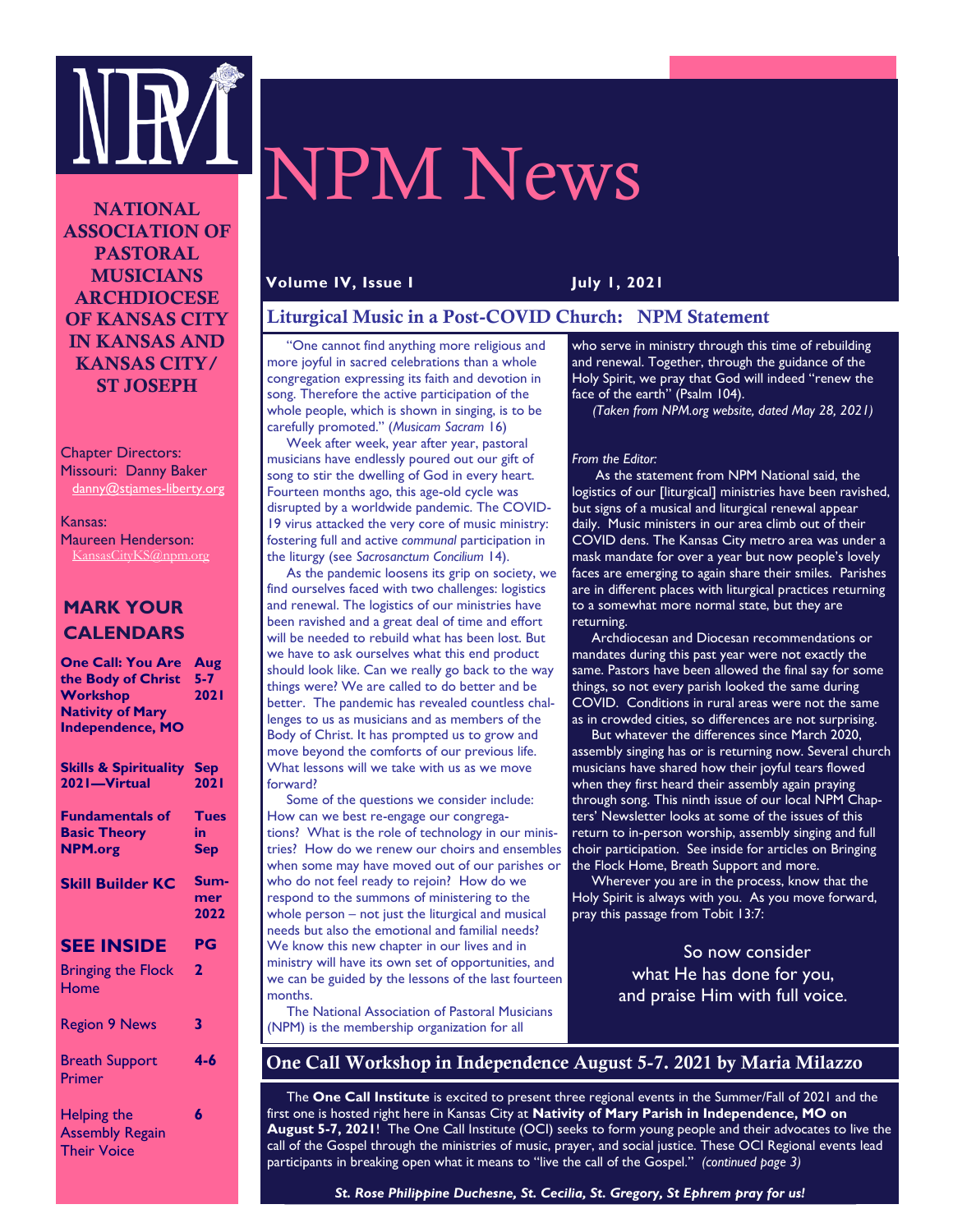# Bringing the Flock Home by Barbara Leyden

 With the lifting of the dispensation to not attend Mass in person, our local parishes may be accelerating the task of bringing the flock home. Many have made Herculean efforts to keep in contact throughout the past 15 months, investing in cameras, sound systems, projector screens and other live-streaming equipment to bring Mass to their worshipers. Videos were made and posted and email systems created. Zoom or other platforms were used to have remote meetings, classes and rehearsals.

 If you, or your director of music, have been communicating with music ministers regularly throughout the hiatus, bringing singers back to choirs and cantor ministry may be an easy task as people return eagerly to the ministry they love. If you or your parish have not had the equipment or the means to carry on an electronic, remote ministry, then it behooves each director to get started with whatever works best for your situation. Any and all avenues can be effective when diligently pursued--speak at Mass, send a snail mail letter, email, Facebook, make phone calls or talk to people in person after Mass. **Personal contact is critical,** as is working as a team with the pastor and other parish staff.

 As you reach out, try to increase your knowledge of each chorister, cantor and parishioner. Do they work outside the home? What was their COVID experience? Have they buried family and friends this past year? What are their special gifts beyond choral singing that they might bring to the ministry, the choir or the parish?

 Parishes in the area vary widely in what is happening in the music ministry. Some assemblies are not singing all the usual Mass music and others continue to have a cantor or small vocal ensemble singing in lieu of the assembly. Some have had a small choir singing throughout the year, others for Christmas and Easter.

 Matthew Baumler's handbell choir at St. Mark's in Independence, MO, resumed in September of 2020 following all of the protocols that were required at that time. The parish choir resumed in May of 2021, although both groups are now on summer break. St. Mark's staff is excited to host a "Welcome Back to Mass" party at the end of July with a parish pancake breakfast. **Food is a proven motivator** for building community in parish and choir settings! They are considering a **ministry fair** to help kick off heavy recruiting for all ministries in the fall. Each ministry would set up a booth in their parish center for the weekend event, containing information for their ministry along with various fun activities for individuals to do when they visit the booth. Also under consideration is having a raffle prize for people who actually sign up for a ministry.

 Whether you are raring to go or still very fearful of re-starting choirs or assembly singing, communicating the **current science** is important. Scientists are quite sure now that COVID spreads primarily by droplets and aerosols and that close contact with lots of loud talking and singing spreads the disease most effectively. The only way to effectively prevent transmission in a choral situation is for everyone to be vaccinated or at least have immunity from suffering the disease. **Masks** do help to prevent transmission, so if members are still very concerned, welcome them to continue wearing a mask, despite being vaccinated. If non-vaccinated choristers who never had COVID desire to participate, American Choral Directors Association recommendations are for them to wear a mask. ACDA recommends the pre-vaccination protocols be followed if unmasked, unvaccinated people or immune-compromised people are present.

 Further, one should consider mask-wearing as a permanent thing, whenever any member is experiencing the tail end of any type of cold or flu with lingering respiratory symptoms, but feels well enough to attend rehearsal. Members attending via Zoom when they are still ailing is also something to consider long-term. When there is an important singing engagement coming up, it may be smart to wear a mask when shopping or any time you are in a large crowd. How many times has a choir been hit hard with colds right before Christmas?

 Either journey can work for your music ministry—if you have been very careful and removed singing completely for over a year, your caution shows you care very deeply about their health and you would not ask them to sing unless you felt it was safe. As a priority, allowing the assembly to sing their parts of the Mass is more important than having a choir present, so, if your parish has been very cautious, starting with the assembly singing the Mass Ordinary, Gospel Acclamation and Psalm refrain is most important. Once the assembly has safely and fully reclaimed its rightful worship role, choirs should add their glory.

 As your choir resumes, remember to pray together at every rehearsal and before ministering at liturgy. Constantly refer to your choral or cantor work as ministry. Refer back to John Rudzinski's article on the valuable choir rehearsal in Vol. II, Issue II, for more ideas.

 Finally, please share your ideas and stories of success on one of our two Chapter Facebook pages to help other parishes and music ministers to bring their own flocks home! Kansas is called: National Assoc of Pastoral Musicians Archdiocese of KC in KS. Missouri is: NPM Kansas City/St Joseph MO Chapter.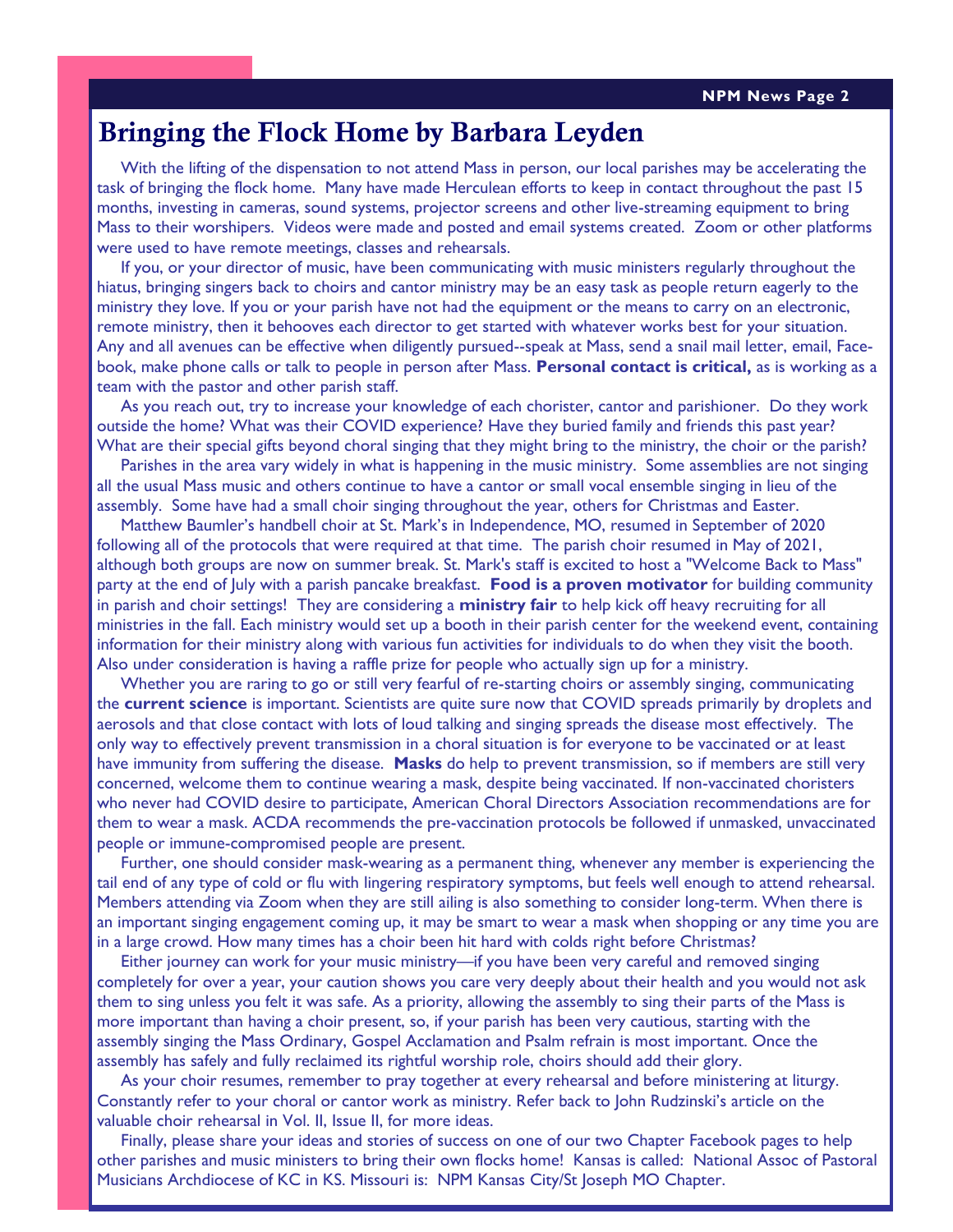# Region 9 and NPM News —Danny Baker

 Greetings from your NPM Region 9 representative (and KCMO Chapter Director). I have had the pleasure of chatting with directors from Missouri, Kansas and Iowa over the past few months and getting to know them. On Tuesday, June 22, all the region representatives met with NPM's Executive Director Jennifer Kluge via ZOOM to continue our dialogue on all the exciting things happening at the national and local levels. Registrations for the National Convention in New Orleans are steadily increasing. There are over 600 registrants and, as of this article, 425 of them are in person. The dates and location for the 2022 National Convention have also been announced: Louisville, Kentucky June 22-26, 2022. This July 7-9 will be the first Skill Builder workshop in Reno, Nevada. NPM has reached out and asked if Kansas City would be interested in hosting a Skill Builder workshop in 2022 and we enthusiastically said YES! There is still much discussion and planning to be had before we know more details. Much will depend on what is learned from the Skill Builder workshop being offered in Reno. The main focus right now at the national office is recruitment. They are working hard to provide chapters the tools they need to help recruit and retain past, present, and future members of NPM. Please let me know if there is anything I can do to assist you and your chapters.

Sincerely, Daniel A. Baker Director of Liturgy and Music St. James Catholic Church Chapter Director NPM Kansas City-St. Joseph

## Join NPM National—Only \$39 For a Basic Membership. Go to npm.org today to support pastoral music and your ministry.

*KCMO/St Joe Diocese Virtual Skills & Spirituality Fall 2021*  NPM members who wish to contribute a

presentation should email Dr. Mario Pearson [mpearson@kcgolddome.org](about:blank)

## *One Call Institute Continued*

 Through ministerial formation, faith sharing, music, and prayer, young people and their adult advocates examine how they personally and communally respond to their baptismal call to discipleship. Attendees participate in formation sessions led by nationally renowned clinicians and authors, share fellowship with young people and colleagues from neighboring communities, and experience the kind of vibrant liturgy and prayer that is a hallmark of the One Call experience.

 This year's theme is **You Are the Body of Christ** and explores how each person is a part of the Body of Christ and how this calls us to discipleship and ministry. The regional events are not full-day experiences, but begin with dinner on Thursday evening and end with lunch on Saturday. Housing is not provided, so transportation to and from Nativity will be required for the three days.

*(Conclusion on page 6)*

 Skills and Spirituality 2021 will be presented in a smaller, web and virtual format this year. Below are the planned presentations, which will be available as online videos for parish liturgists and musicians. Additionally, two ZOOM live panel discussions will be scheduled in the fall.

 Skills and Spirituality will offer video workshops that will include the following topics:

Children's music ministry

Ministering in rural and small parishes

Pianists transitioning to the organ - practical tips

New Music Director perspectives

Pastoral topics for liturgists and musicians

Organizational skills for musicians

The role of the Office of Divine Worship to assist parishes Art and environment on a shoestring budget

Zoom panel discussions- Ministry in post-pandemic times/ NPM convention takeaways.

 The pandemic has changed the familiar patterns of ministry in ways that have been challenging. However, it has also created new opportunities to minister and connect with one another. While many aspects of public and parish life are returning to pre -pandemic times, it is well noted that using the virtual formats can help us connect, especially to rural parishes and parishes on the outskirts where travel for workshops are time prohibitive. Watch for the opportunity to register and take advantage of training and networking with your colleagues from the comfort of your home. By Dr. Mario Pearson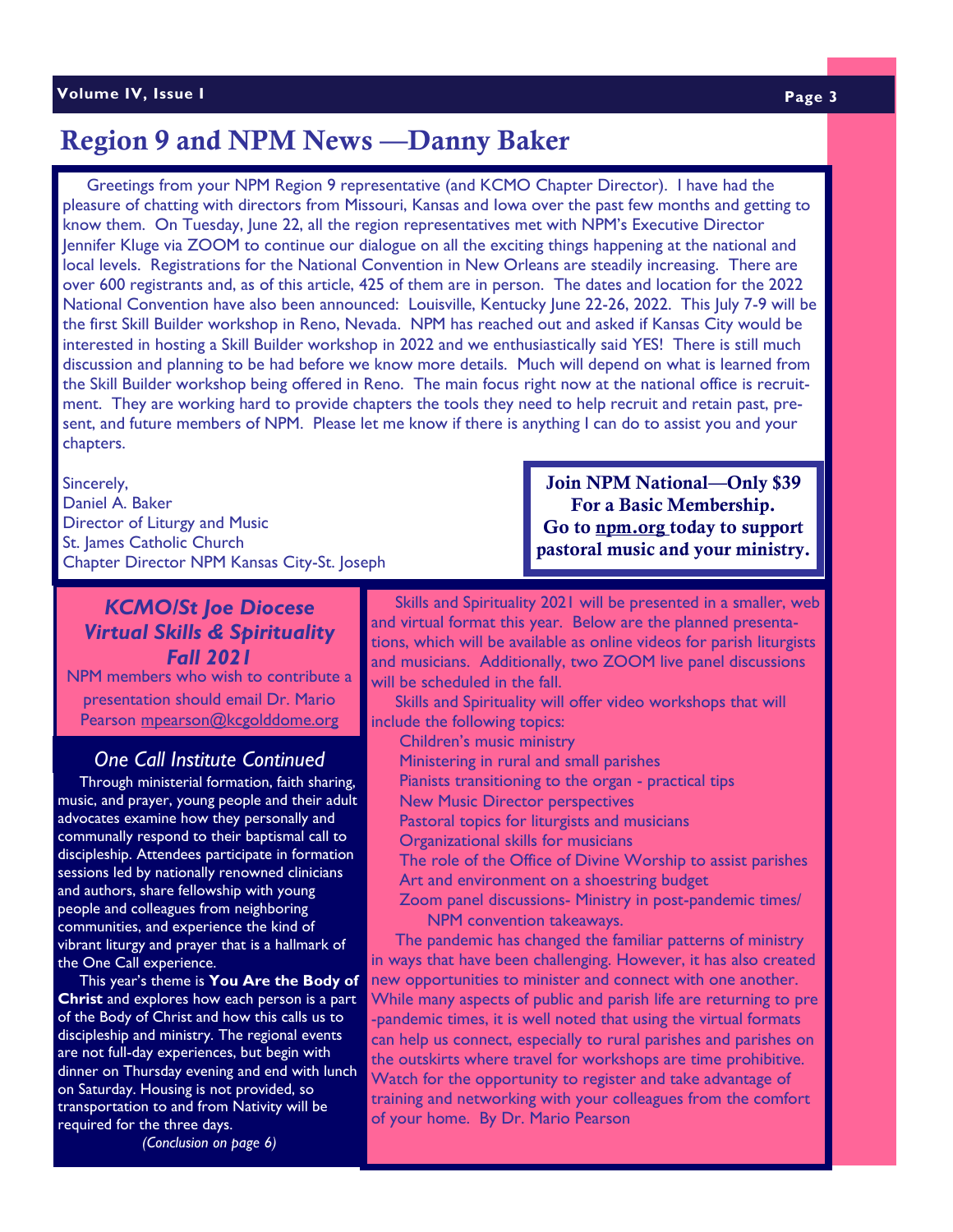# A Breath Support Primer by Barbara Leyden

 Choir members and cantors may well have lost some vocal technique if they did not sing regularly at home. Of the five main areas of healthy vocal technique—posture, breath support, laryngeal use, pharyngeal use and articulation—regaining breath support seems especially important. One of the worst aspects of being very ill with COVID was losing lung capacity, feeling short of breath, or even not being able to breathe. Prone breathing was a technique that worked better than ventilators in some cases. Deep breathing for singing is very healthy, as well as helping the singing voice. The Aging Voice article in Vol III, Issue I, briefly discusses pharyngeal space. The following information is a brief review of breath support for singing and speaking.

 Three types of breathing are possible for humans: shoulder, rib/chest, and abdominal/belly. Of these three, untrained singers generally try to use clavicular or shoulder breathing, which is the least effective for singing. Although shoulder breathing is most commonly or "naturally" seen, singers must learn not to use it for singing, because it pulls on the larynx (where the vocal cords are) and the pharynx (the open space in the mouth and neck.) The muscles used in shoulder breathing are unable to fill the lungs completely and they are also unable to control exhalation so the singer cannot sustain constant breath pressure when breathing this way. Finally, this type of breathing does not look good in performance. The singers' shoulders visibly go up and down as they breathe in and out.

 Intercostal, rib, and chest are three names used for breathing in which the outer set of muscles between the ribs raise and expand the rib cage as one takes a breath in, and an inner set contracts them as one breathes out. This type of breathing, especially the rib movement during inhalation, should be combined with the third type.

 Diaphragmatic, abdominal, or belly breathing means that the abdominal muscles relax, thus visually falling out and perhaps slightly downward. When the diaphragm contracts it lowers in the thorax from its inverse cup shape when relaxed. The term singing or supporting with your diaphragm is often used incorrectly or incompletely. Contrary to what some teachers say or imply, one cannot see or feel the diaphragm directly on the outside of the body. The diaphragm is actually a large, domed sheet of muscle which divides the lungs from other organs in the thorax--stomach, etc. During inhalation it lowers and flattens, which pushes against a full stomach and creates a feeling of pressure down low, even though its true biological function during inhalation is to create a vacuum in the lungs so they involuntarily fill with air. When the diaphragm is relaxed, it is domeshaped, as shown in the illustration on page five of the diaphragm in both positions—inhalation and exhalation.

 When the diaphragm contracts, and pushes the abdominal organs down and forward, it causes a section of the belly right under the sternum (breast bone), called the epigastrium, to bulge outwards. Maintaining balance between the abdominal muscles contracting while the diaphragm slowly relaxes shows visually in trained singers by the epigastrium bulging slightly. If someone presses on that area while a trained singer is singing, both singer and "presser" will feel resistance or pressure. When some teachers ask students to "feel" their diaphragm by pressing on their upper abdomen, they actually are asking them to feel their epigastrium bulge.

 One way to naturally feel the tension in the epigastrium is to put your hand in the area right under the sternum and cough lightly. The diaphragm will have to be very strong before one can see an actual bulge, but placing the hand in the area right under the sternum and applying pressure may help singers learn to tighten and maintain tension in the diaphragm. Humans use the diaphragm naturally when having a bowel movement and during childbirth and feel it twitch involuntarily during hiccups. Most of its movement is involuntary. Practicing a deep groan or the muscular feeling of pushing during a bowel movement gives the chance to feel the diaphragm in action, contracting or resisting the abdominal muscles.

 Efficient and effective breath support for singers depends on a deep, quick and silent breath, followed by maintaining constant breath pressure and flow by contracting the abdominal muscles, gradually relaxing the diaphragm and keeping the ribs expanded, all of which assist in keeping breath pressure constant against the vibrating vocal folds.

 Fortunately, learning to control the rib muscles consciously is easier than the diaphragm, as their movement can be seen more easily on the outside of the body than can much of the singing apparatus. Keeping the ribs high, through posture, and expanded as long as possible during exhalation with muscles, helps maintain constant breath pressure. The singer must counteract the natural tendency of the ribs to relax during exhalation. In fact, the singer should not totally relax the ribs until they are done singing. *(see next page)*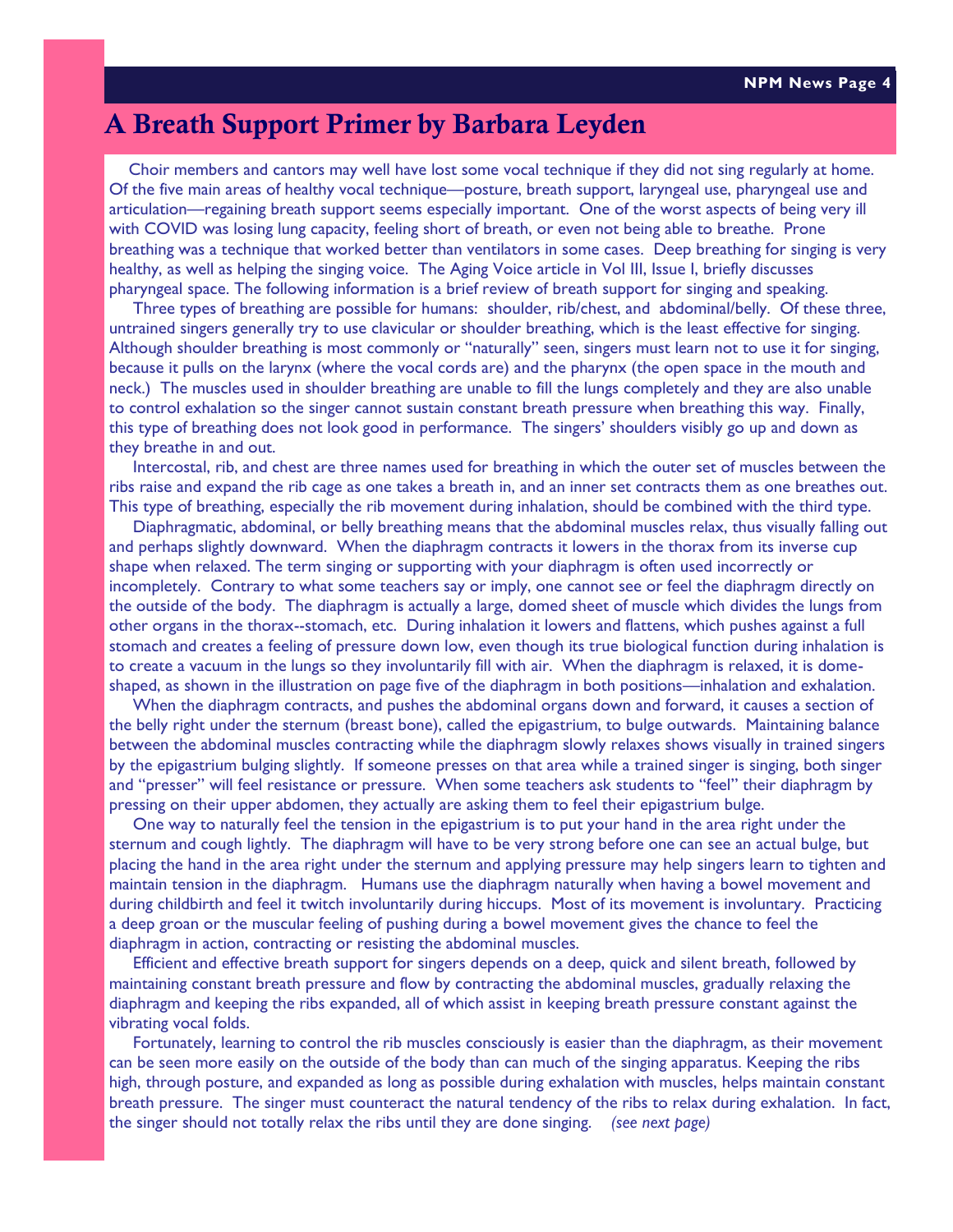#### **Volume IV, Issue I Page 5**

# Breath Support Continued—Use Rib and Abdominal Breathing

 One way to experience the natural expansion of the rib cage during inhalation and contraction during exhalation is to place the hands on the bottom ribs while inhaling and exhaling. The ribs expand and move outward when inhaling. They collapse inward and down naturally when exhaling, but try pushing gently against the ribs with the hands while exhaling to feel the sensation of maintaining breath pressure with the ribs.

 Placing one hand on the abdomen and one on the bottom rib during inhalation allows a check on both a relaxed abdomen with space for the diaphragm to flatten, and expanded ribs. Keep the hand on the rib and apply pressure. Keep the ribs expanded as much as possible to help feel internally the proper muscular support. This combined action is strong

support that allows the rest of the singing apparatus to operate freely and without excess tension.

 A common problem is noisy inhalation. Making a sound while inhaling is vocally damaging when done habitually and is generally caused by excess tension in the pharynx and vocal folds. Inhalation should always be silent and breathing through the nose whenever possible.

 The first step in deep, full breaths is learning to relax the abdomen. The belly doesn't have to extend grossly, but moving out should be visible. Learning to open the throat, as well as general relaxation and posture, can be combined with deep inhalation exercises. These exercises also slow the heart rate, lessen tension and anxiety and lend themselves to meditation so they are beneficial when done on a regular basis. Exercises to develop deep breathing will be in the next issue.

 After truly experiencing correct deep inhalation and being able to do it rhythmically and quickly, move on to exhalation. Simply blowing out air is easy, but gradual air release while singing phrases requires control. Concentrate on only one aspect at a time--either posture and abdomen moving in and out first, or ribs expanding and maintaining that expansion while exhaling. After success with each separately, combine them.

 Always focus on breathing deeply and trying to use a lot of air. Breath must come before sound. When breath does not initiate and sustain the sound, the vocal folds take over the job, slapping each other--and hurting themselves--in the process. The excess stiffness in the vocal cords needed to sustain sound without constant breath pressure causes a loss in range and flexibility to change pitch. The whole voice box, the neck, mouth and tongue get tense and constrict, generally reducing volume and tone quality.

 The most common problem among untrained singers is not using enough breath or breath pressure. Often singers start the sung tone by mechanically bringing the vocal folds together. Heavy use of the voice by people habitually striking their vocal folds for every initiation of sound and every word that begins with a vowel can result in swelling in the folds which causes hoarseness.

 The exception to not using enough air is the voice of a young, changing and untrained voice. Teens often have breathy voices, particularly during pubertal changes, as the strength in the muscles of their rapidlygrowing laryngeal mechanism does not keep up with the growth for a while. The breathiness will resolve itself if the singer continues to sing with strong breath support and healthy technique. Staccato exercises done properly and exercises using the "ee" vowel are helpful.



Breath support exercises to help learn this technique will be in the next issue.